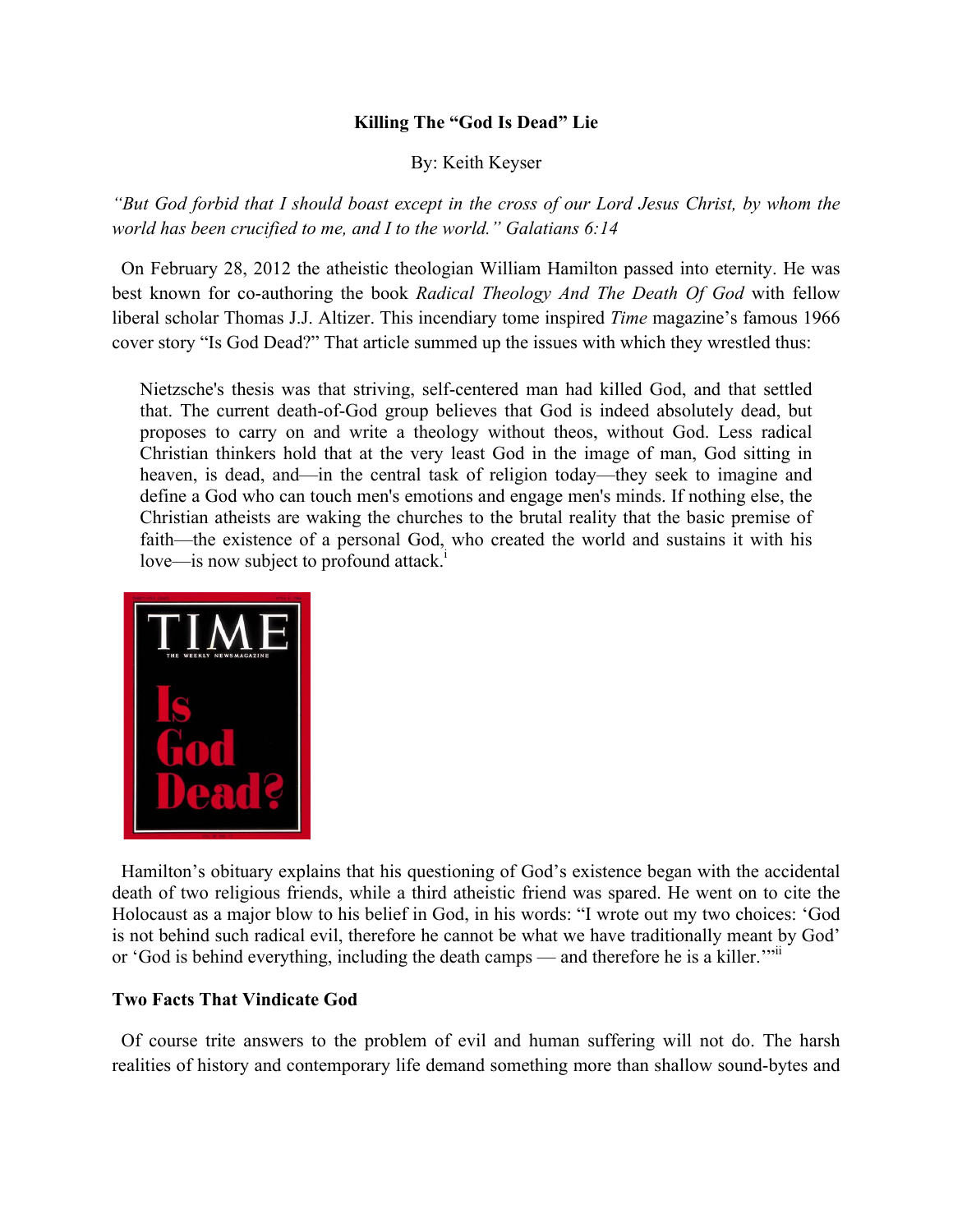Pollyanna-esque platitudes. Thankfully, the Bible devotes a great deal of space to exploring this problem that sooner or later touches every human life.

 The struggle of modern radical theologians like the late Dr. Hamilton is largely a product of their prior rejection of the Bible as God's Word. Two biblical truths in particular give a coherent defense of the Almighty's character in the face of evil and human pain. The first is the cross of the Lord Jesus Christ, and the second is His empty tomb.

## **Boasting In The Cross**

 The cross clearly shows that God is interested in human beings, and is no mere spectator to their trials and sufferings. He is not an accomplice to atrocities like the Holocaust or 9/11; rather He is just and deems all such iniquity to be worthy of the severest judgment. If anyone questions whether the Almighty is impassive in the face of evil, they have only to look at the cross where He poured out His unrestrained wrath upon it. No wonder Paul boasted in this great act (see the verse at the top of the page), which demonstrated God's love and righteousness, while striking a mortal blow to evil and pain. Human suffering is on borrowed time, for the sin that underlies it, has been dealt with by Christ on the cross.

 The Creator's knowledge of human pain transcends the theoretical, because God the Son took on flesh and suffered the death of the cross. In addition to the awful torture of crucifixion that He experienced at the hands of wicked men, He also suffered the unutterable divine wrath against sin. More than any other being He knows what pain is. Unlike men who have no choice about living in a world where suffering is commonplace, everything that the Son of God endured was voluntary. What is more, His substitutionary death on the cross makes it possible for people to escape eternal hellfire.

## **The Reports Of God's Demise Have Been Mistaken**

 The second great truth that kills the "God is dead" lie is the glorious resurrection of the Lord Jesus. After His ignominious and graphic death on the cross people wrongly assumed that that was the last they would see Christ. Nevertheless, three days later the Lord Jesus rose in power from the dead, at once proving His deity and the perfect accomplishment of His divinely ordained work. What is more, this astonishing miracle demonstrated that the grave does not have to have the final victory. Even the unimaginable pain of Christ's death was overcome by His rising again. That is to say, when He had suffered beyond what any human being has ever suffered, the Lord triumphantly rose again, proving that no pain is insurmountable. Further, if we belong to the Lord, the sufferings of this life will be superseded by eternal blessedness in the future. As He told two of His disciples after the resurrection, "Ought not the Christ to have suffered these things and to enter into His glory?" (Lk. 24:26.)

 In turning away from the true and living God, people mistakenly abandon the only possible ground for hope in the face of human suffering. Among all of the belief systems of man – be they